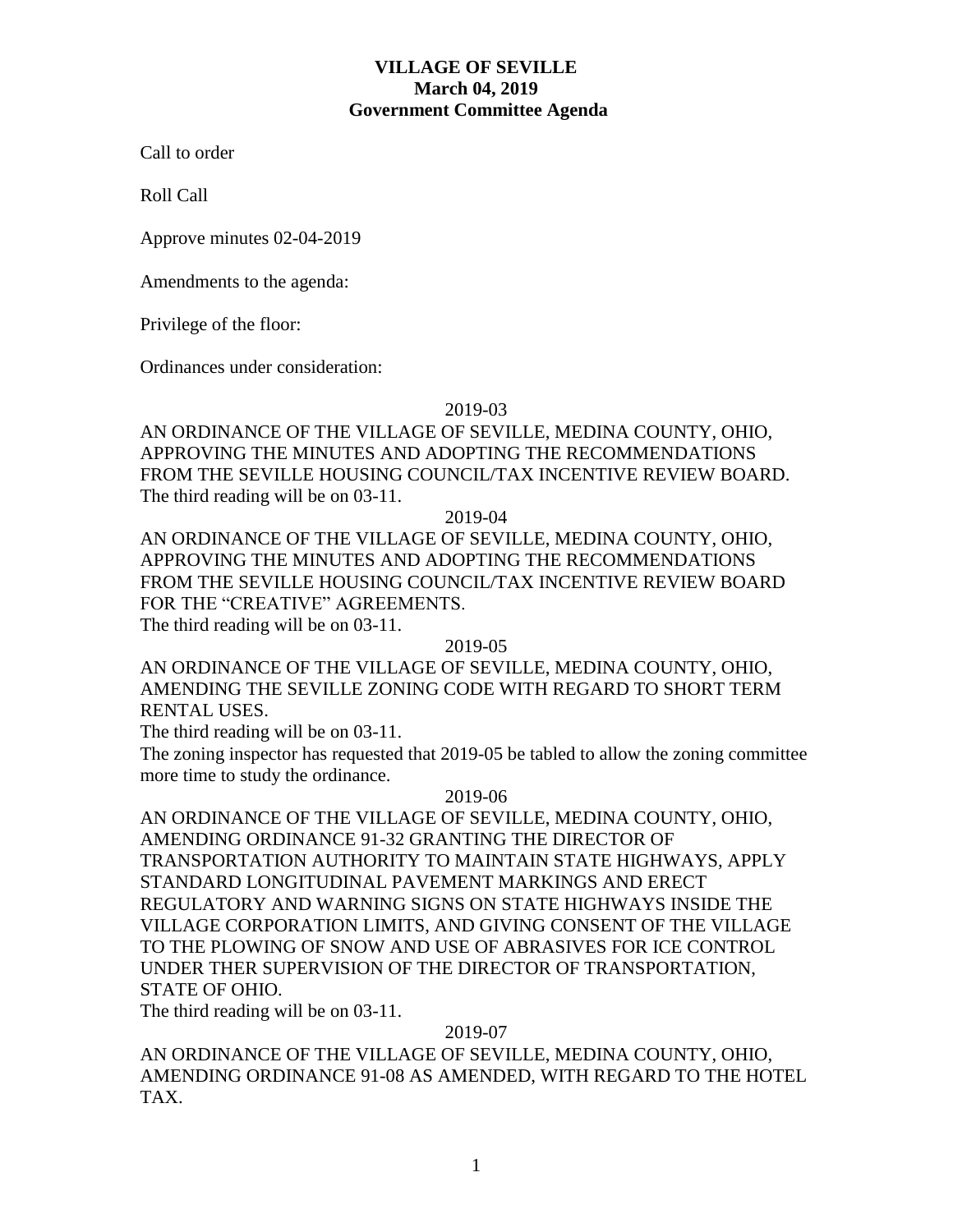## **VILLAGE OF SEVILLE March 04, 2019 Government Committee Agenda**

The third reading will be on 03-11.

#### 2019-08

AN ORDINANCE OF THE VILLAGE OF SEVILLE, MEDINA COUNTY, OHIO, AUTHORIZING THE MAYOR AND FISCAL OFFICER TO ENTER INTO CONTRACTS WITH VILLAGE EMPLOYEES FOR THE VILLAGE TO PAY OUTSTANDING MEDICAL BILLS INCURRED BY THE EMPLOYEE DURING THE 2017 FISCAL YEAR, AND TO REQUIRE THE EMPLOYEE TO REIMBURSE THE VILLAGE WHEN REIMBURSEMENT PAYMENTS ARE RECEIVED FROM THE RECEIVER OF THE HEALTH INSURANCE PROVIDER AND/OR MEDICAL PROVIDER.

The third reading will be on 03-11.

#### 2019-09

AN ORDINANCE OF THE VILLAGE OF SEVILLE, MEDINA COUNTY, OHIO, AUTHORIZING THE MAYOR TO ENTER INTO A CONTRACT WITH THE MEDINA COUNTY SHERIFF'S OFFICE FOR DISPATCH SERVICES. The second reading will be on 03-11.

### 2019-10

AN ORDINANCE OF THE VILLAGE OF SEVILLE, MEDINA COUNTY, OHIO, AUTHORIZING THE MAYOR AND FISCAL OFFICER TO ENTER INTO A CONTRACT WITH HOME SECURITY OF OHIO, LLC TO LEASE REAL PROPERTY NO LONGER NEEDED BY THE VILLAGE. The second reading will be on 03-11.

2019-12

AN ORDINANCE OF THE VILLAGE OF SEVILLE, MEDINA COUNTY, OHIO, AMENDING ORDINANCE 2013-08, AS AMENDED, ESTABLISHING AN EMPLOYEE HANDBOOK.

The second reading will be on 03-11.

## 2019-13

AN ORDINANCE OF THE VILLAGE OF SEVILLE, MEDINA COUNTY, OHIO, AUTHORIZING THE VILLAGE OF SEVILLE TO CONTINUE TO PARTICIPATE IN THE OHIO MUNICIPAL LEAGUE WORKERS' COMPENSATION GROUP RATING FOR THE YEAR 2020.

The first reading will be on 03-11.

Resolutions under consideration:

### 2019-01

A RESOLUTION OF THE VILLAGE OF SEVILLE, MEDINA COUNTY, OHIO, DECLARING IT NECESSARY TO CONSTRUCT AND/OR REPAIR CERTAIN SIDEWALKS.

The third reading will be on 03-11.

### 2019-03

A RESOLUTION OF THE VILLAGE OF SEVILLE, MEDINA COUNTY, OHIO, AUTHORIZING THE MAYOR AND THE FISCAL OFFICER TO APPLY FOR A